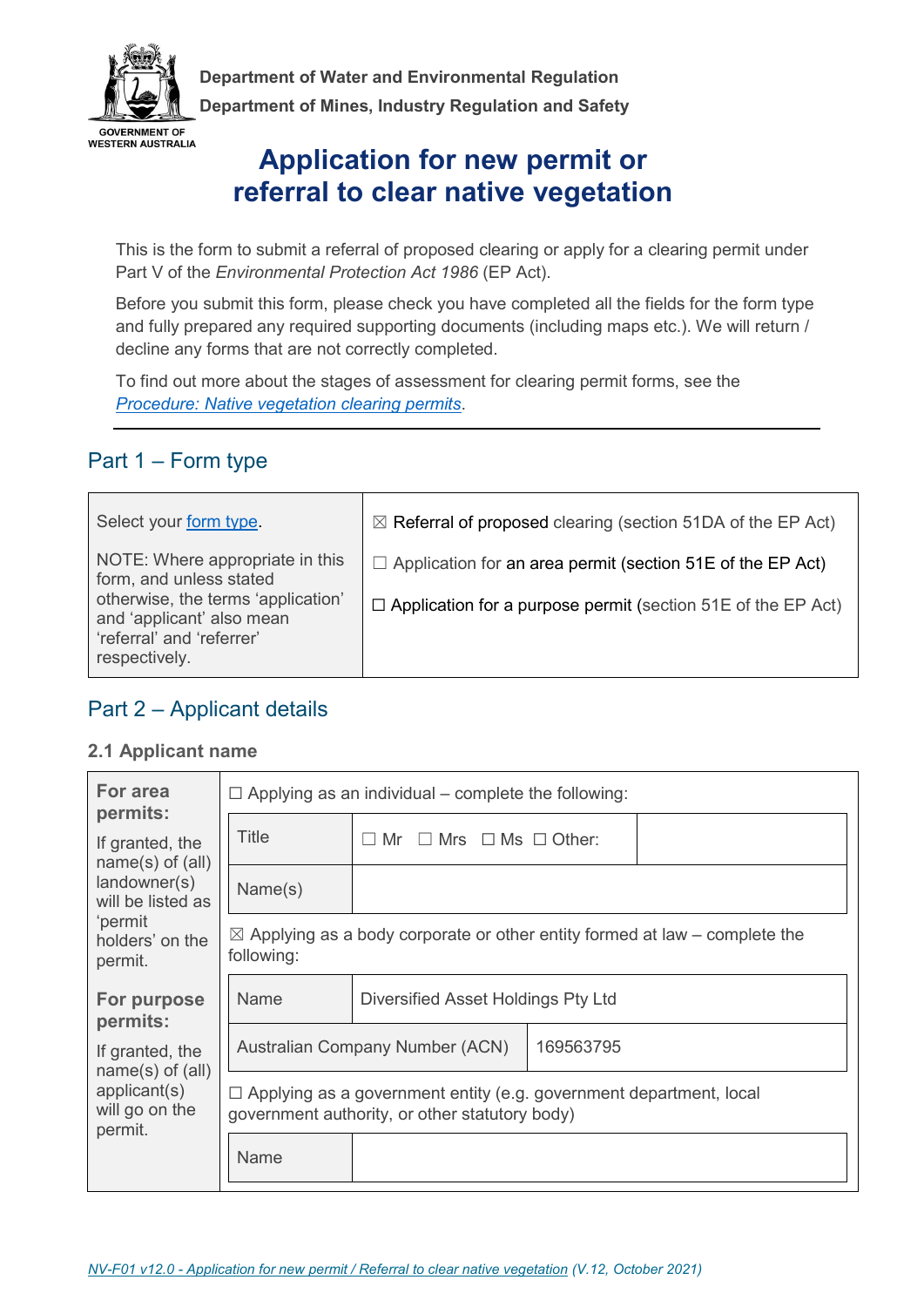## **2.2 Applicant contact details**

Provide the contact details for the above (primary contact).



## **2.2 Applicant contact postal details**

Provide the postal address for the above individual, body corporate or local government authority (primary contact).



## **2.3 Applicant contact – registered business address**

If applying as a company, incorporated body, local government authority or public authority, please also supply the registered business office address.

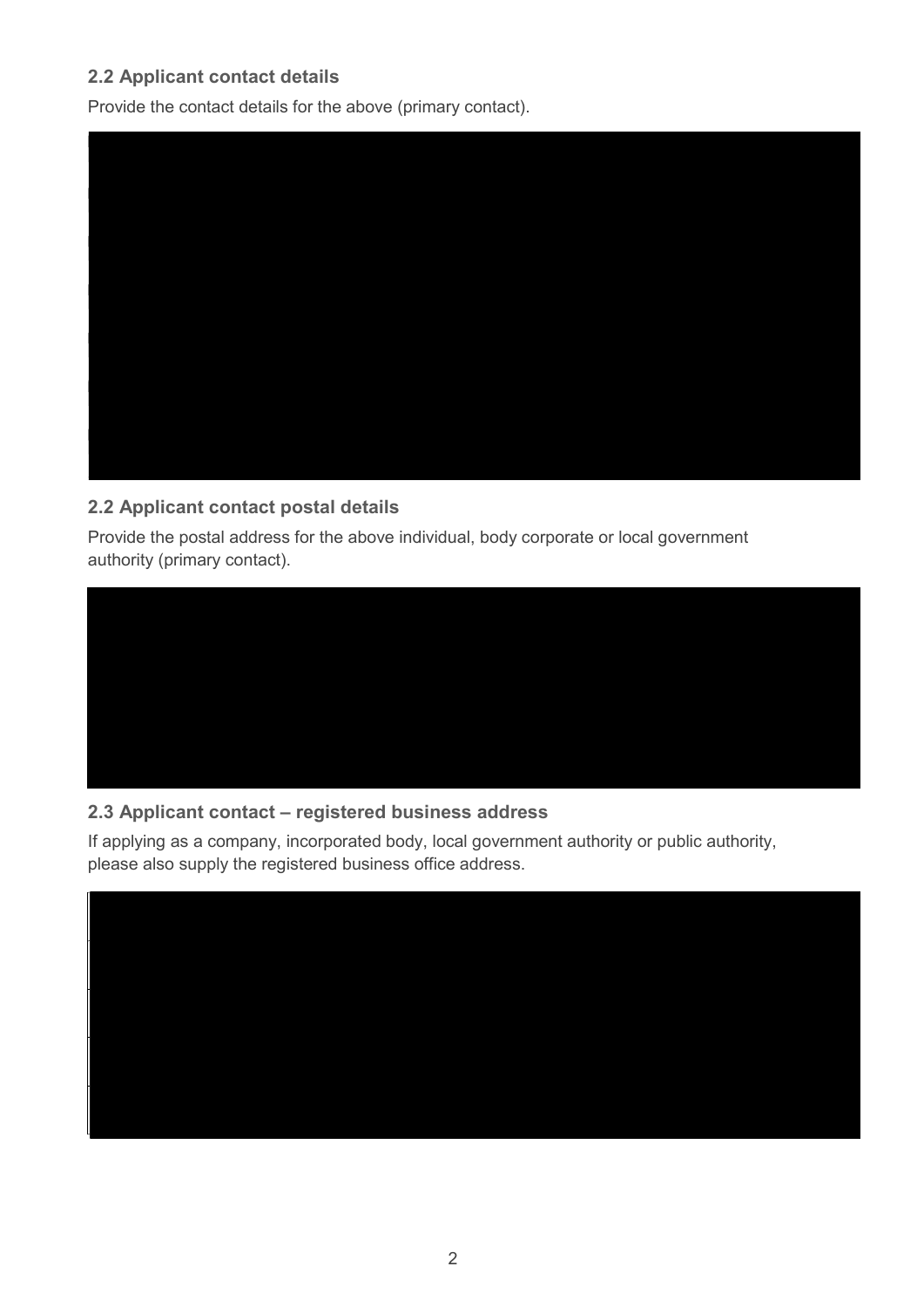### **2.4 Electronic correspondence consent**

Both the Department of Water and Environmental Regulation (DWER) and Department of Mines, Industry Regulation and Safety (DMIRS) prefer to send all correspondence via email. We request that you consent to receiving all correspondence relating to instruments and notices under Part V of the EP Act via email. Please indicate your consent in this section of the form.

| I consent that all written correspondence between myself (the applicant) and<br>DWER/DMIRS (as applicable) about the subject of this form will be exclusively<br>via email, using the email address provided above. | I ⊠ Yes | $\Box$ No |
|---------------------------------------------------------------------------------------------------------------------------------------------------------------------------------------------------------------------|---------|-----------|
|---------------------------------------------------------------------------------------------------------------------------------------------------------------------------------------------------------------------|---------|-----------|

### **2.5 Contact details for enquiries**

If different from the applicant's contact details, enter the contact details of a person with whom DWER or DMIRS should liaise with (e.g. a consultant).

Same as applicant's contact details ☐ Yes ☒ No

If 'No' – complete the following: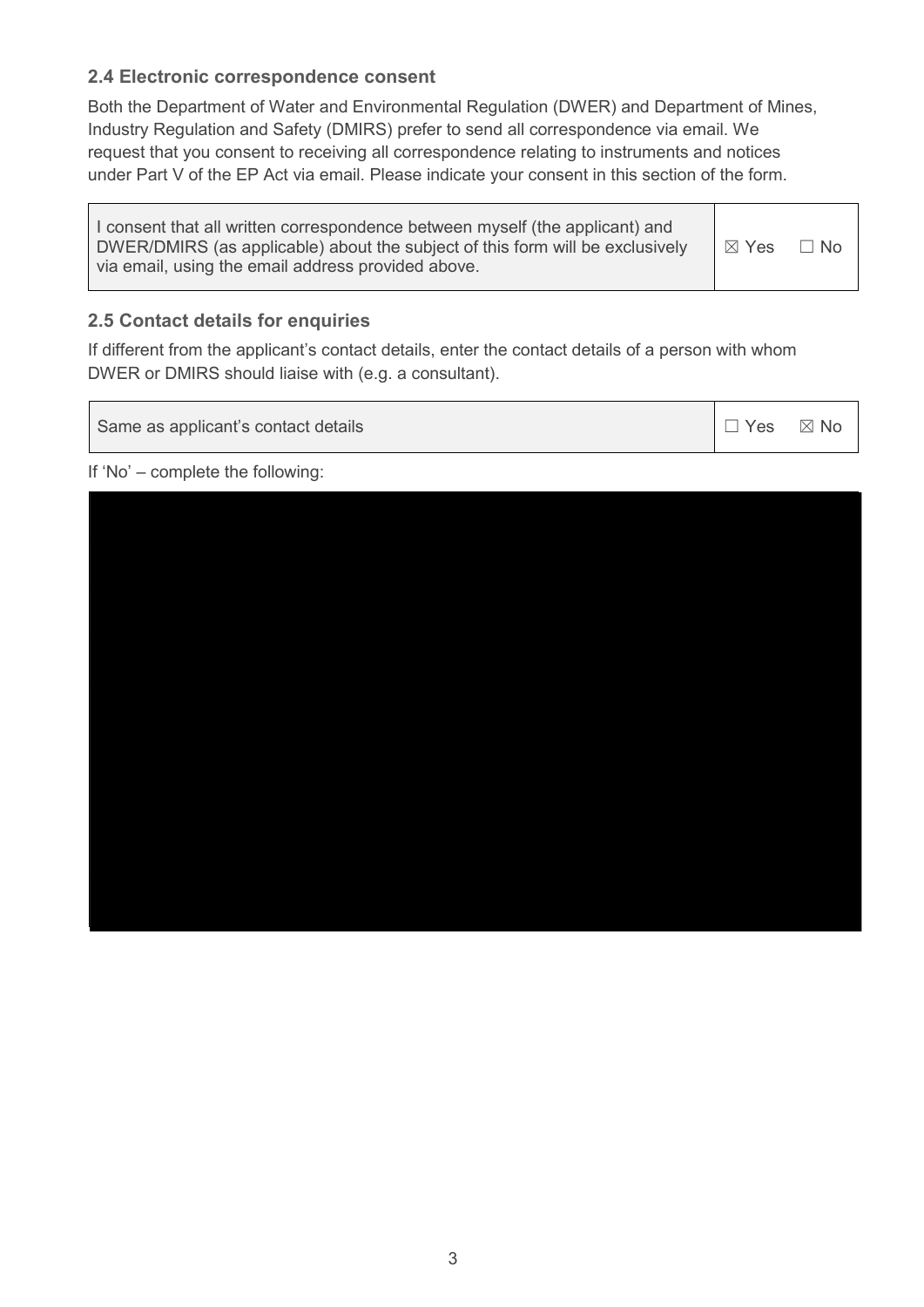# Part 3 – Land details

- You must accurately describe the location of the land where your clearing is proposed.
- If you have a large number of properties, please provide the relevant details for each property in a separately attached supporting document.

## **3.1 Property details**

| I have a large number of properties and have given the | $\Box$ Yes – skip to Part 4 | $\boxtimes$ No |
|--------------------------------------------------------|-----------------------------|----------------|
| relevant details in an attached supporting document.   |                             |                |

#### If 'No' – complete the following:

| <b>Land description</b><br>Provide the following details, as applicable,<br>for all properties:                                                    |                               |          |      |
|----------------------------------------------------------------------------------------------------------------------------------------------------|-------------------------------|----------|------|
| - volume and folio number<br>- lot or location number(s)<br>- crown lease or reserve number<br>- pastoral lease number<br>- mining tenement number | E51/01846                     |          |      |
| Street address - Line 1                                                                                                                            | <b>Great Northern Highway</b> |          |      |
| Street address - Line 2                                                                                                                            |                               |          |      |
| Suburb                                                                                                                                             | Meekatharra                   |          |      |
| <b>State</b>                                                                                                                                       | <b>WA</b>                     | Postcode | 6642 |
| Local government area(s)                                                                                                                           | Shire of Meekatharra          |          |      |
| Land zoning                                                                                                                                        |                               |          |      |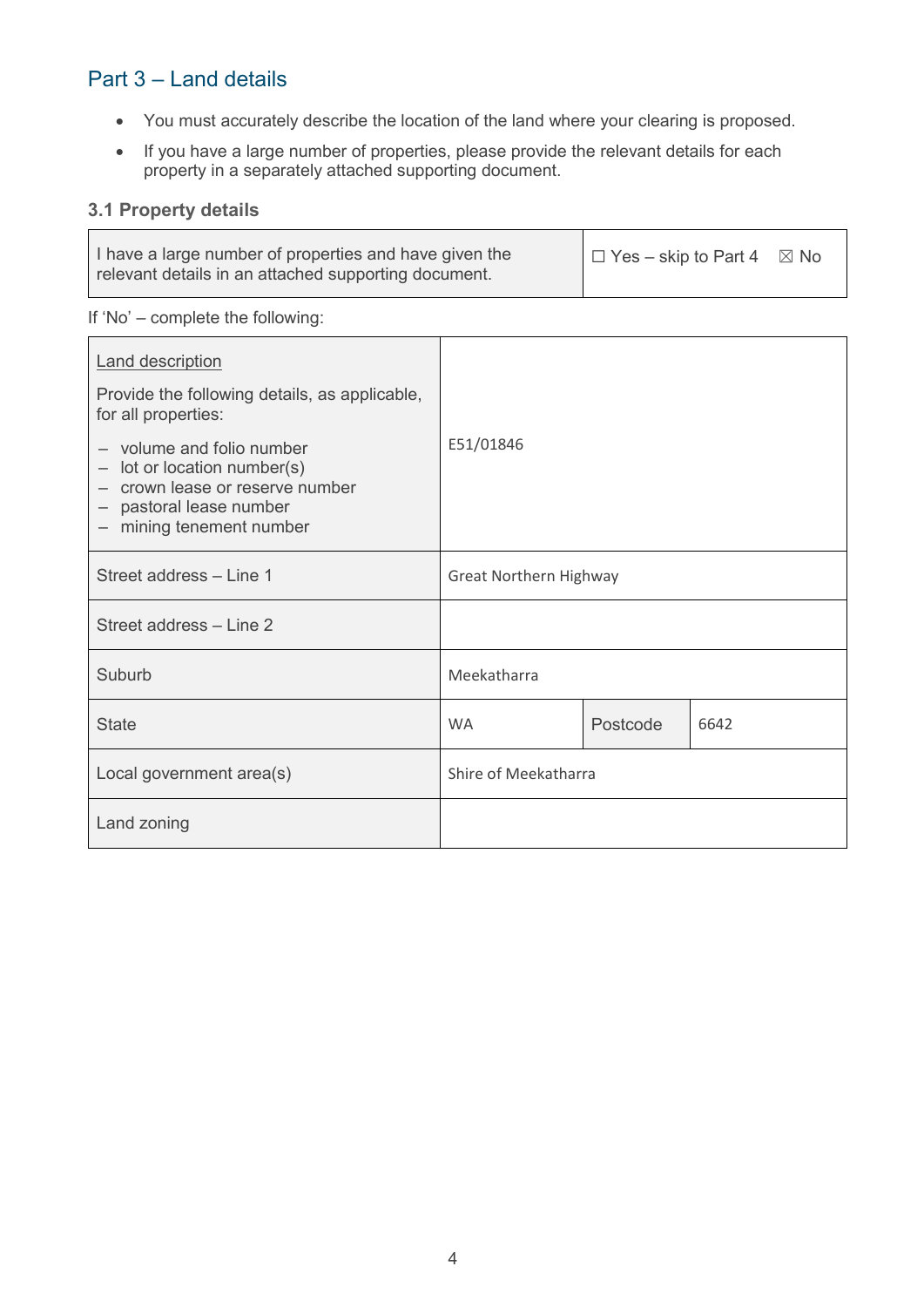# Part 4 – Relationship to landowner

Tell us which of the following options best describes you as the person completing and submitting this form. If you are filling out this form on behalf of the applicant, answer this question as though you are the applicant.

*Proof of ownership* may include:

- a certificate of title (that is less than 6 months old)
- a pastoral or mining lease
- public authority that has care, control or management of the land
- other form of lease, land tenure or specific arrangement.

| <b>Relationship to landowner</b><br>(select one of the following<br>options)                                                    | <b>Complete the following</b>                                                                                                                                              |
|---------------------------------------------------------------------------------------------------------------------------------|----------------------------------------------------------------------------------------------------------------------------------------------------------------------------|
| $\boxtimes$ I am the landowner                                                                                                  | ⊠ Attach <i>proof of ownership</i>                                                                                                                                         |
| $\Box$ I am lodging a form on behalf<br>of the landowner (e.g. a<br>consultant)                                                 | □ Attach <i>proof of ownership</i>                                                                                                                                         |
| $\Box$ I am acting on the landowner's<br>behalf and will be jointly<br>responsible for the clearing permit<br>(i.e. joint form) | □ Attach <i>proof of ownership</i><br>□ Complete and attach an 'Acting on behalf and jointly<br>responsible' letter                                                        |
| $\Box$ I am likely to become the<br>landowner                                                                                   | $\Box$ Attach the Certificate of Title<br>$\Box$ Attach evidence of the pending transfer of ownership and/or<br>contract of sale ('offer and acceptance')                  |
| $\Box$ I will undertake the clearing<br>activities with the landowner's<br>authority and will be the permit<br>holder           | □ Attach <i>proof of ownership</i><br>□ Complete and attach an ' <i>Authority to access and clear</i><br>native vegetation' letter (if the applicant is not the landowner) |
| $\Box$ A person with multiple land<br>parcels                                                                                   | □ Attach <i>proof of ownership</i><br>□ Complete and attach 'Authority to access and clear native<br>vegetation' letter (if the applicant is not the landowner)            |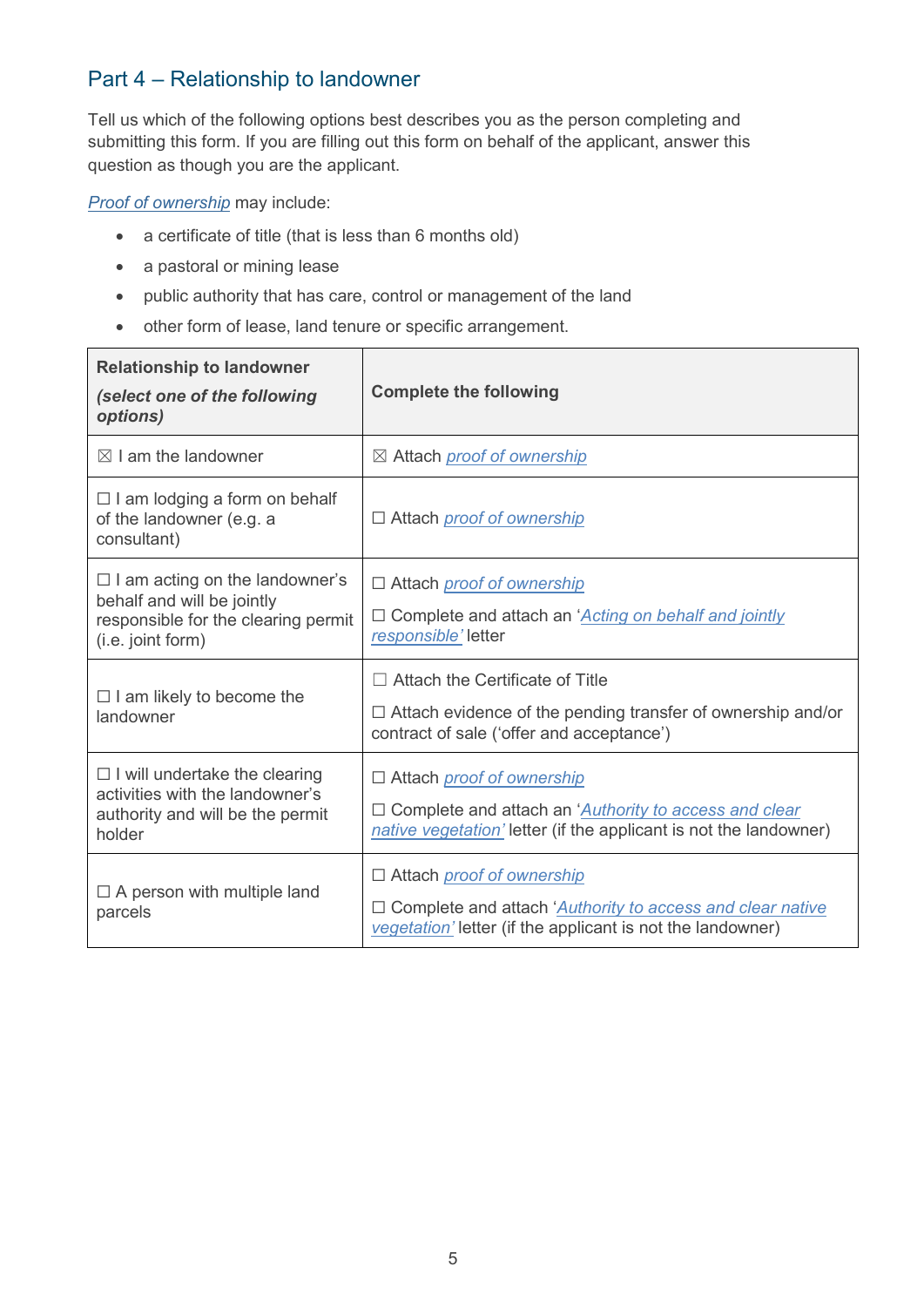# Part 5 – Proposed clearing

#### **5.1 Maps and/or spatial data**

| Select which map<br>type(s) you will attach                             | $\boxtimes$ An ESRI shapefile with the following properties (preferred)                                                                                                                                                                               |
|-------------------------------------------------------------------------|-------------------------------------------------------------------------------------------------------------------------------------------------------------------------------------------------------------------------------------------------------|
| with your form.                                                         | Geometry type: polygon shape<br>$\bullet$                                                                                                                                                                                                             |
| Note: We will decline /<br>return forms (as                             | Coordinate system: Geocentric Datum of Australia (GDA)<br>$\bullet$<br>1994/2020 (geographic latitude / longitude)                                                                                                                                    |
| applicable) if you do<br>not provide sufficient<br>information for this | Datum: GDA 1994 / GDA 2020 (please specify which was<br>$\bullet$<br>provided)                                                                                                                                                                        |
| question.                                                               | $\boxtimes$ An aerial photograph or map with a north arrow, clearly marking the<br>proposed clearing area                                                                                                                                             |
|                                                                         | Note:                                                                                                                                                                                                                                                 |
|                                                                         | An ESRI shapefile must use one of the following filename<br>$\bullet$<br>extensions: .shp, .shx, .dbf, and/or .prj                                                                                                                                    |
|                                                                         | You must provide an ESRI shapefile if the form requires an<br>$\bullet$<br>assessment under an Environment Protection and Biodiversity<br>Conservation Act 1999 (Cth) (EPBC Act) accredited process. See<br>Part 8 of this form for more information. |

#### **5.2 Size**

- If you propose to clear a patch(s) of vegetation, enter a hectare value for the total size of the area (mark number of trees as zero).
- If you propose to remove only individual trees from the area(s) (i.e. the shrubs, grasses, groundcover plants will remain intact), provide the number of trees (and mark total area as estimated hectares). Note: If any shrubs, grasses, and/or groundcover plants MAY be damaged in the clearing process, add this to the total area.
- If you propose to clear an area of vegetation within a larger footprint, enter the hectare value for the total size of the area to be cleared (mark number of trees as zero) and the size of the footprint. For example, 5 hectares of clearing within a 10 hectare footprint. This option is only available for *purpose permit* applications.
- Enter values for BOTH number of trees and the size of the area if you are clearing individual trees in one area AND a patch of vegetation in a different area.
- Please note the following area conversions/calculations:

| 1 hectare = $10,000 \text{ m}^2$ | Area of circle = $3.14 \times$ radius <sup>2</sup>                                                           |
|----------------------------------|--------------------------------------------------------------------------------------------------------------|
|                                  | 1 acre = 0.4 hectares / 4,000 $m^2$ Area of a rectangle = length x width                                     |
|                                  | 1 tree = 0.01 hectares / 100 m <sup>2</sup> Area of a triangle = $\frac{1}{2}$ length x perpendicular height |

| Total area of clearing proposed (hectares)             | 4 Ha |
|--------------------------------------------------------|------|
| Footprint of clearing (hectares) (purpose permit only) | 4 Ha |
| Number of individual trees to be removed               | U    |

Note: Calculate the area of a tree based on the area encompassed by the tree's drip line; that being the outermost circumference of the tree's canopy.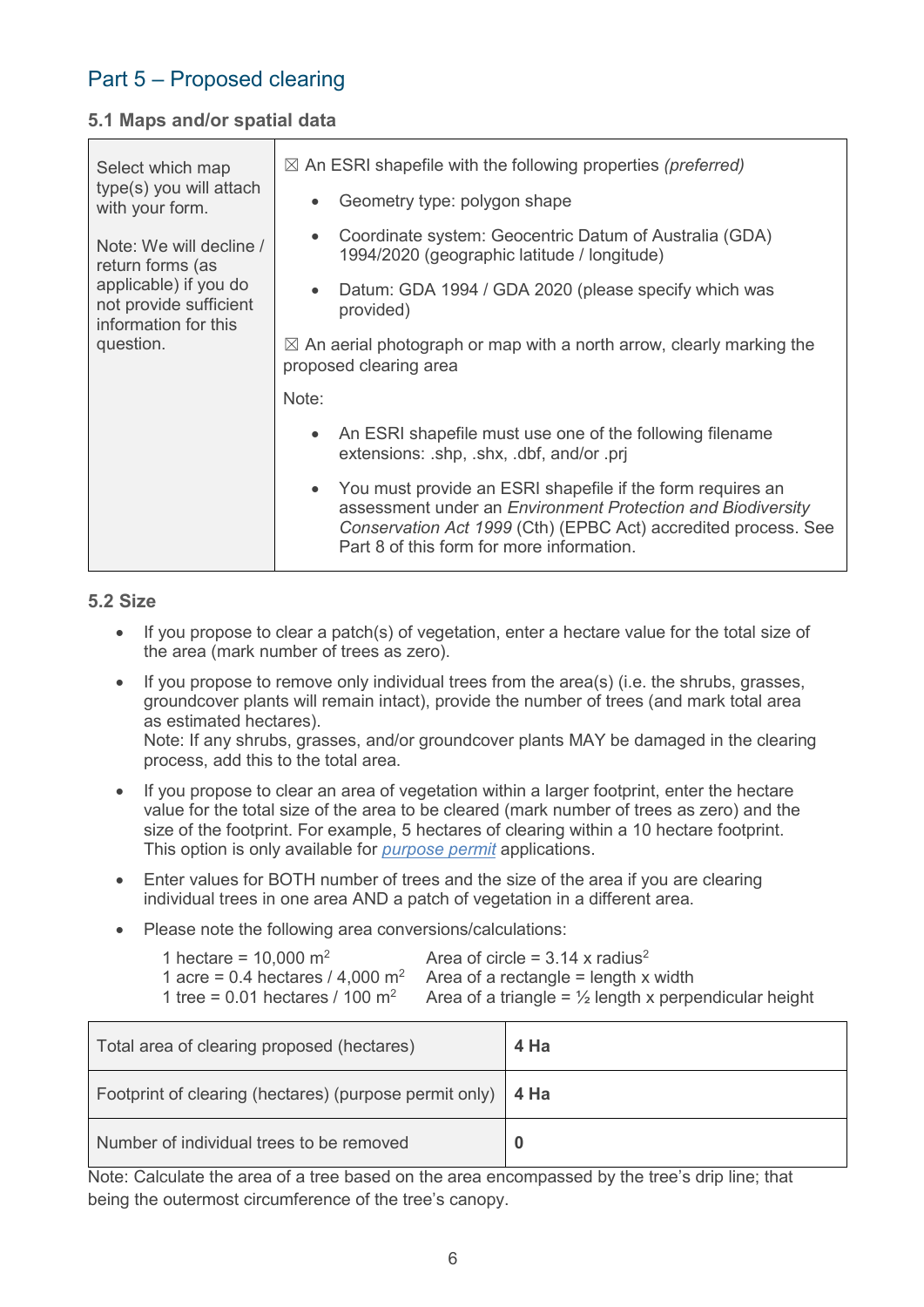### **5.3 Purpose**

| Provide the reason for proposed clearing<br>(e.g. road construction, grazing and pasture, hazard<br>reduction, horticulture, timber harvesting etc.) | Mineral Exploration - drilling      |
|------------------------------------------------------------------------------------------------------------------------------------------------------|-------------------------------------|
| Specify what the final land use will be after clearing                                                                                               | Drilling followed by rehabilitation |

#### **5.4 Method**

| Proposed method of clearing<br>(i.e. burning, cutting, draining, flooding, grazing, | Mechanical clearing with blade up techniques |
|-------------------------------------------------------------------------------------|----------------------------------------------|
| mechanical clearing/bulldozing or other - specify)                                  |                                              |

## **5.5 Timeframe**

| Period within which you propose to do the clearing | Start date: 1/4/2022 |  |  |
|----------------------------------------------------|----------------------|--|--|
| (e.g. 1/7/2022 to 30/8/2024)                       | End date: 30/3/2024  |  |  |

Note: The clearing referral process is not suitable for any clearing that is expected to take longer than two years.

### **5.6 Avoidance and mitigation**

Explain how you have, or will, put avoidance and mitigation measures in place to eliminate, reduce, or otherwise mitigate the need for and scale of the proposed clearing of native vegetation.

Attach supporting documents to substantiate your explanation.

Your explanation should demonstrate you have planned the project so that the least clearing possible is to be undertaken. The following questions may help you frame your explanation:

- Why did you select this location and amount of clearing?
- What alternatives to clearing e.g. engineering solutions did you consider?
- What changes, if any, did you make to the location or amount of clearing to reduce the impacts of the clearing?

Note: If you do not demonstrate adequate efforts to avoid and mitigate clearing, we will ask you to do so during the validation of this form.

| Provide the<br>avoidance and<br>mitigation<br>details | Location for clearing selected based on historic drillhole intercepts in the area<br>and geophysics interpretations for mineral exploration.                                                                     |  |  |  |  |
|-------------------------------------------------------|------------------------------------------------------------------------------------------------------------------------------------------------------------------------------------------------------------------|--|--|--|--|
|                                                       | Clearing amounts is based on:                                                                                                                                                                                    |  |  |  |  |
|                                                       | - 4.5m wide tracks (3.43km)                                                                                                                                                                                      |  |  |  |  |
|                                                       | - 15x20m drill pad sizes (57 pads)                                                                                                                                                                               |  |  |  |  |
|                                                       | Clearing of vegetation will be avoided where possible (historic tracks are still<br>useable in the area and are planned to be used where practical). Any clearing<br>conducted will utilize blade up techniques. |  |  |  |  |